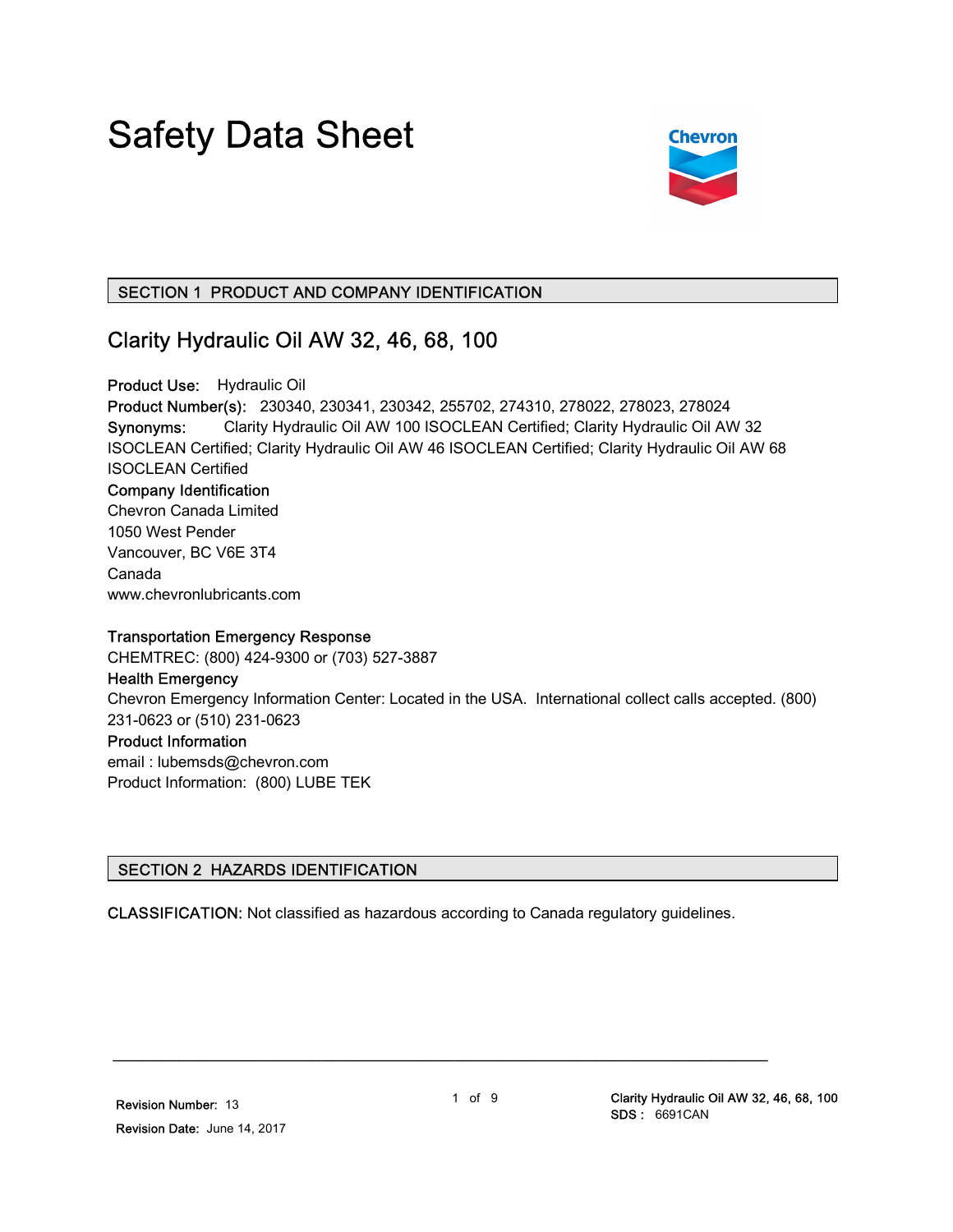## SECTION 3 COMPOSITION/ INFORMATION ON INGREDIENTS

| ∣ COMPONENTS                           | <b>CAS NUMBER</b> | <b>I AMOUNT</b>  |
|----------------------------------------|-------------------|------------------|
| Highly refined mineral oil (C15 - C50) | Mixture           | 70 - 99 % weight |

## SECTION 4 FIRST AID MEASURES

#### Description of first aid measures

Eye: No specific first aid measures are required. As a precaution, remove contact lenses, if worn, and flush eyes with water.

Skin: No specific first aid measures are required. As a precaution, remove clothing and shoes if contaminated. To remove the material from skin, use soap and water. Discard contaminated clothing and shoes or thoroughly clean before reuse.

Ingestion: No specific first aid measures are required. Do not induce vomiting. As a precaution, get medical advice.

Inhalation: No specific first aid measures are required. If exposed to excessive levels of material in the air, move the exposed person to fresh air. Get medical attention if coughing or respiratory discomfort occurs.

## Most important symptoms and effects, both acute and delayed IMMEDIATE HEALTH EFFECTS

Eye: Not expected to cause prolonged or significant eye irritation.

Skin: High-Pressure Equipment Information: Accidental high-velocity injection under the skin of materials of this type may result in serious injury. Seek medical attention at once should an accident like this occur. The initial wound at the injection site may not appear to be serious at first; but, if left untreated, could result in disfigurement or amputation of the affected part.

 Contact with the skin is not expected to cause prolonged or significant irritation. Contact with the skin is not expected to cause an allergic skin response. Not expected to be harmful to internal organs if absorbed through the skin.

Ingestion: Not expected to be harmful if swallowed.

Inhalation: Not expected to be harmful if inhaled. Contains a petroleum-based mineral oil. May cause respiratory irritation or other pulmonary effects following prolonged or repeated inhalation of oil mist at airborne levels above the recommended mineral oil mist exposure limit. Symptoms of respiratory irritation may include coughing and difficulty breathing.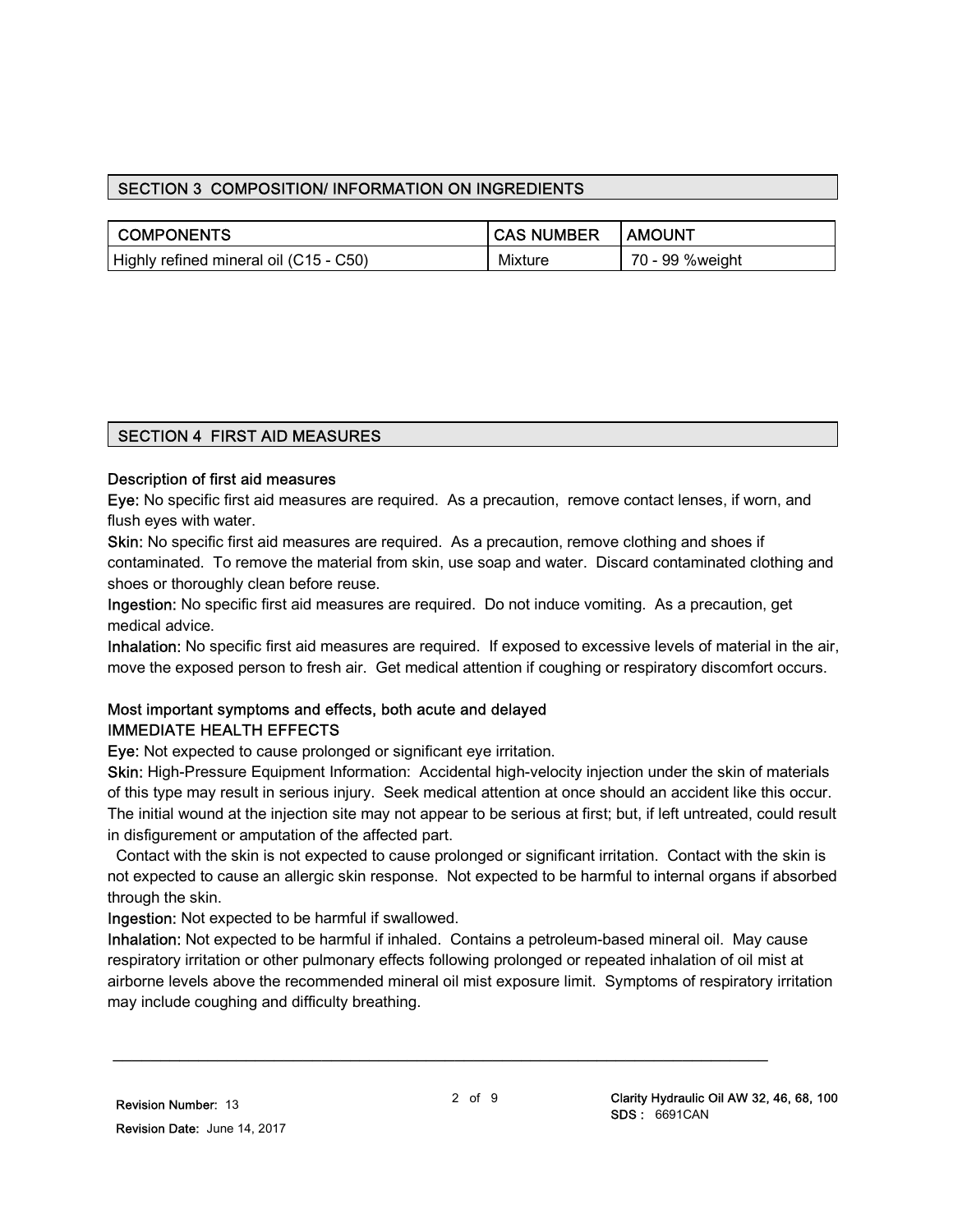#### Indication of any immediate medical attention and special treatment needed

Note to Physicians: In an accident involving high-pressure equipment, this product may be injected under the skin. Such an accident may result in a small, sometimes bloodless, puncture wound. However, because of its driving force, material injected into a fingertip can be deposited into the palm of the hand. Within 24 hours, there is usually a great deal of swelling, discoloration, and intense throbbing pain. Immediate treatment at a surgical emergency center is recommended.

#### SECTION 5 FIRE FIGHTING MEASURES

EXTINGUISHING MEDIA: Use water fog, foam, dry chemical or carbon dioxide (CO2) to extinguish flames.

Unusual Fire Hazards: Leaks/ruptures in high pressure system using materials of this type can create a fire hazard when in the vicinity of ignition sources (eg. open flame, pilot lights, sparks, or electric arcs).

#### PROTECTION OF FIRE FIGHTERS:

Fire Fighting Instructions: This material will burn although it is not easily ignited. See Section 7 for proper handling and storage. For fires involving this material, do not enter any enclosed or confined fire space without proper protective equipment, including self-contained breathing apparatus.

Combustion Products: Highly dependent on combustion conditions. A complex mixture of airborne solids, liquids, and gases including carbon monoxide, carbon dioxide, and unidentified organic compounds will be evolved when this material undergoes combustion.

## SECTION 6 ACCIDENTAL RELEASE MEASURES

Protective Measures: Eliminate all sources of ignition in vicinity of spilled material.

Spill Management: Stop the source of the release if you can do it without risk. Contain release to prevent further contamination of soil, surface water or groundwater. Clean up spill as soon as possible, observing precautions in Exposure Controls/Personal Protection. Use appropriate techniques such as applying non-combustible absorbent materials or pumping. Where feasible and appropriate, remove contaminated soil. Place contaminated materials in disposable containers and dispose of in a manner consistent with applicable regulations.

Reporting: Report spills to local authorities as appropriate or required.

## SECTION 7 HANDLING AND STORAGE

General Handling Information: Avoid contaminating soil or releasing this material into sewage and drainage systems and bodies of water.

\_\_\_\_\_\_\_\_\_\_\_\_\_\_\_\_\_\_\_\_\_\_\_\_\_\_\_\_\_\_\_\_\_\_\_\_\_\_\_\_\_\_\_\_\_\_\_\_\_\_\_\_\_\_\_\_\_\_\_\_\_\_\_\_\_\_\_\_\_

Precautionary Measures: DO NOT USE IN HIGH PRESSURE SYSTEMS in the vicinity of flames, sparks and hot surfaces. Use only in well ventilated areas. Keep container closed.

Static Hazard: Electrostatic charge may accumulate and create a hazardous condition when handling this material. To minimize this hazard, bonding and grounding may be necessary but may not, by themselves,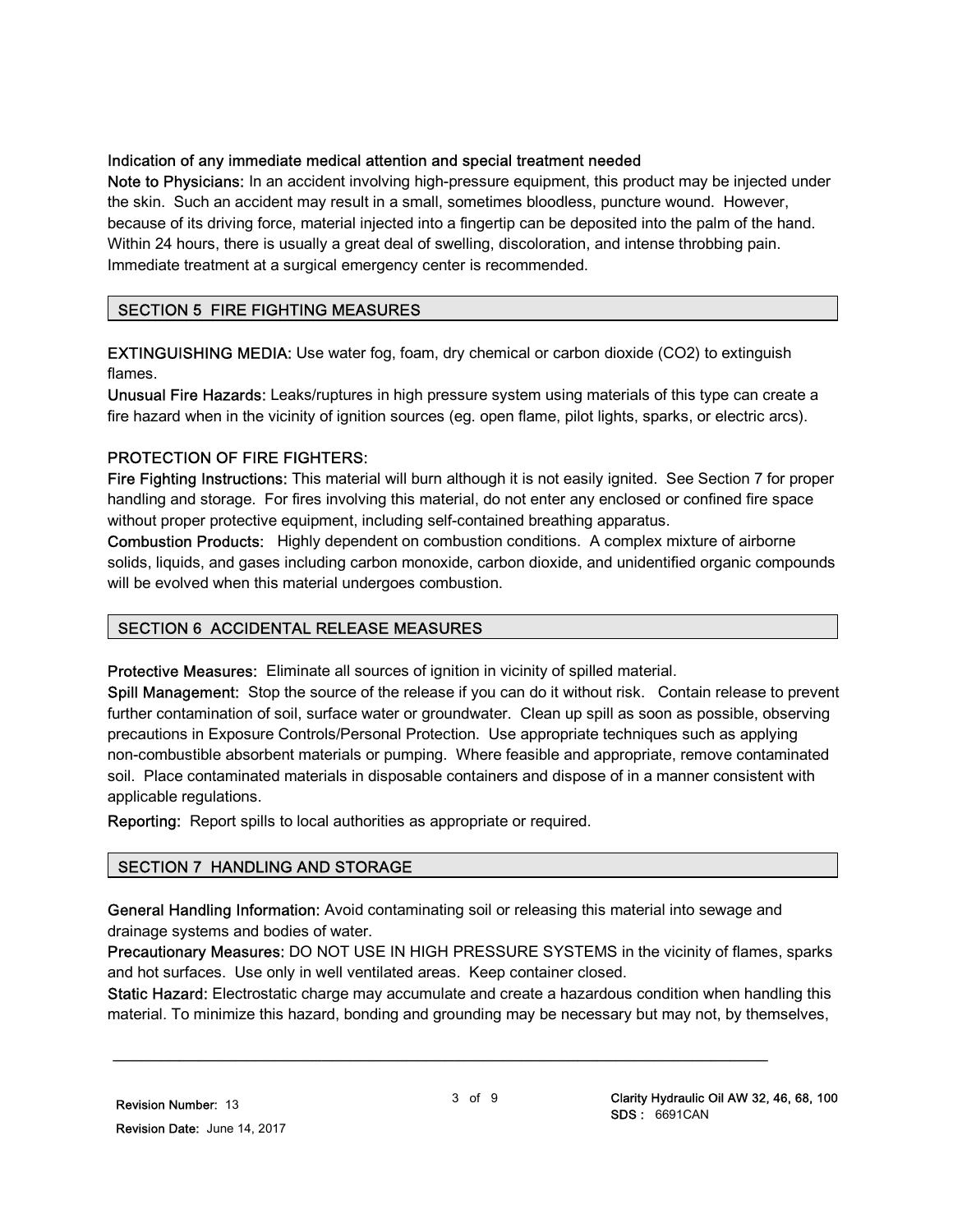be sufficient. Review all operations which have the potential of generating and accumulating an electrostatic charge and/or a flammable atmosphere (including tank and container filling, splash filling, tank cleaning, sampling, gauging, switch loading, filtering, mixing, agitation, and vacuum truck operations) and use appropriate mitigating procedures.

Container Warnings: Container is not designed to contain pressure. Do not use pressure to empty container or it may rupture with explosive force. Empty containers retain product residue (solid, liquid, and/or vapor) and can be dangerous. Do not pressurize, cut, weld, braze, solder, drill, grind, or expose such containers to heat, flame, sparks, static electricity, or other sources of ignition. They may explode and cause injury or death. Empty containers should be completely drained, properly closed, and promptly returned to a drum reconditioner or disposed of properly.

#### SECTION 8 EXPOSURE CONTROLS/PERSONAL PROTECTION

#### GENERAL CONSIDERATIONS:

Consider the potential hazards of this material (see Section 2), applicable exposure limits, job activities, and other substances in the work place when designing engineering controls and selecting personal protective equipment. If engineering controls or work practices are not adequate to prevent exposure to harmful levels of this material, the personal protective equipment listed below is recommended. The user should read and understand all instructions and limitations supplied with the equipment since protection is usually provided for a limited time or under certain circumstances.

#### ENGINEERING CONTROLS:

Use in a well-ventilated area.

## PERSONAL PROTECTIVE EQUIPMENT

Eye/Face Protection: No special eye protection is normally required. Where splashing is possible, wear safety glasses with side shields as a good safety practice.

Skin Protection: No special protective clothing is normally required. Where splashing is possible, select protective clothing depending on operations conducted, physical requirements and other substances in the workplace. Suggested materials for protective gloves include: 4H (PE/EVAL), Nitrile Rubber, Silver Shield, Viton.

Respiratory Protection: No respiratory protection is normally required.

If user operations generate an oil mist, determine if airborne concentrations are below the occupational exposure limit for mineral oil mist. If not, wear an approved respirator that provides adequate protection from the measured concentrations of this material. For air-purifying respirators use a particulate cartridge. Use a positive pressure air-supplying respirator in circumstances where air-purifying respirators may not provide adequate protection.

#### Occupational Exposure Limits:

| Component                         | Country/     | <b>TWA</b>          | <b>STEL</b> | Ceiling | Notation |
|-----------------------------------|--------------|---------------------|-------------|---------|----------|
|                                   | Agency       |                     |             |         |          |
| Highly refined mineral oil (C15 - | <b>ACGIH</b> | $5 \,\mathrm{mg/m}$ | 10 mg/m $3$ | $- -$   | $- -$    |
|                                   |              |                     |             |         |          |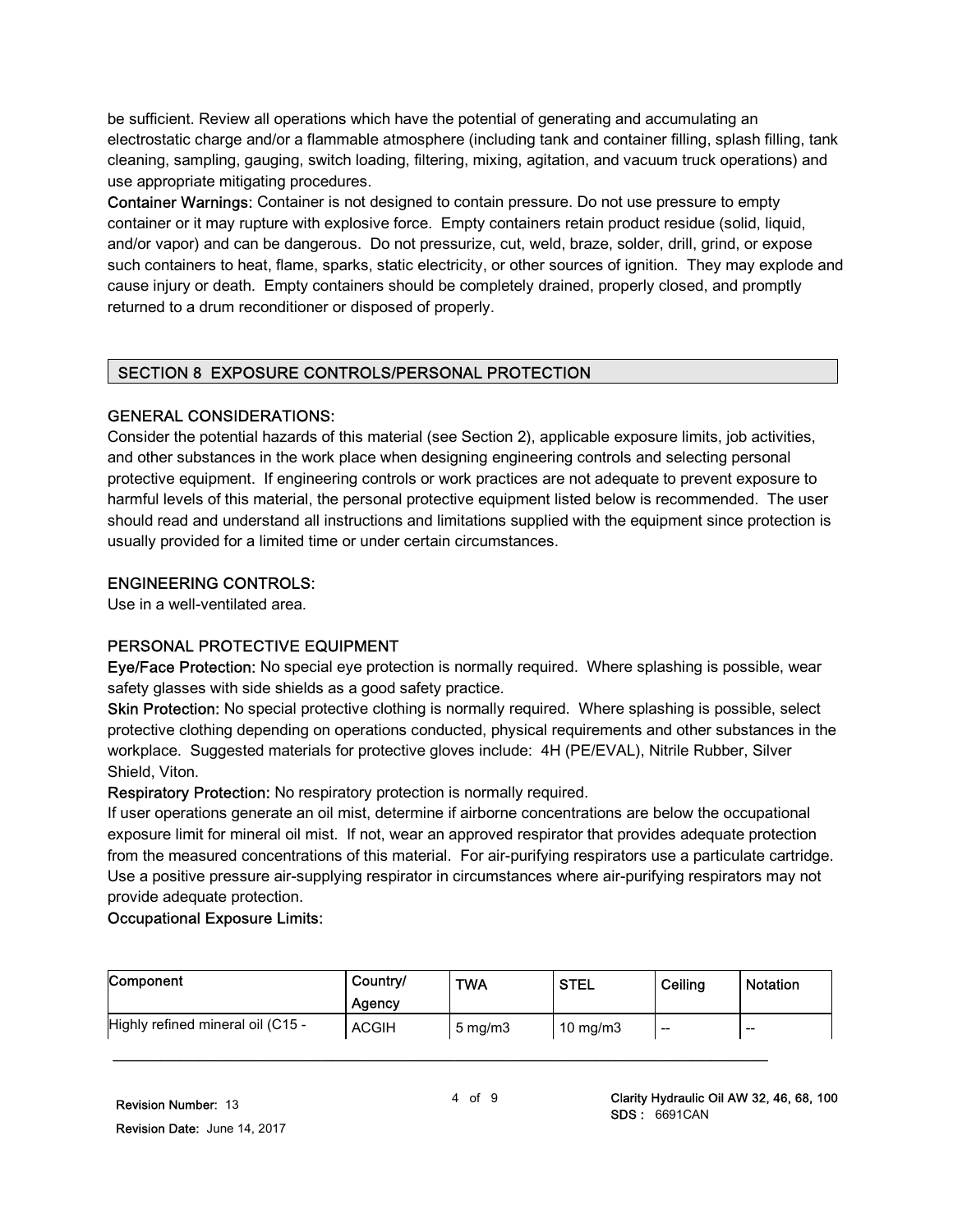C50) NOTE ON OCCUPATIONAL EXPOSURE LIMITS: Consult local authorities for acceptable provincial values in Canada. Consult the Canadian Standards Association Standard Z94.4-2011 Selection, Use and Care of Respirators.

## SECTION 9 PHYSICAL AND CHEMICAL PROPERTIES

Attention: the data below are typical values and do not constitute a specification.

Color: Colorless Physical State: Liquid Odor: Petroleum odor Odor Threshold: No data available pH: Not Applicable Vapor Pressure: < 0.01 mmHg (Estimated)  $@$  37.8 °C (100 °F) Vapor Density (Air = 1):  $>1$  (Estimated) Initial Boiling Point: 315°C (599°F) (Estimated) Solubility: Soluble in hydrocarbons; insoluble in water Freezing Point: Not Applicable Melting Point: No data available Density: 0.8666 kg/l - 0.8694 kg/l @ 15°C (59°F) Viscosity: 43.70 mm2/s - 110 mm2/s @ 40°C (104°F) Evaporation Rate: No data available Decomposition temperature: No data available Octanol/Water Partition Coefficient: No data available

#### FLAMMABLE PROPERTIES:

Flammability (solid, gas): No Data Available

Flashpoint: (Cleveland Open Cup) 200 °C (392 °F) Minimum Autoignition: No data available

Flammability (Explosive) Limits (% by volume in air): Lower: Not Applicable Upper: Not Applicable

#### SECTION 10 STABILITY AND REACTIVITY

Reactivity: May react with strong acids or strong oxidizing agents, such as chlorates, nitrates, peroxides, etc.

Chemical Stability: This material is considered stable under normal ambient and anticipated storage and handling conditions of temperature and pressure.

Incompatibility With Other Materials: Not applicable

Hazardous Decomposition Products: None known (None expected)

Hazardous Polymerization: Hazardous polymerization will not occur.

Sensitivity to Mechanical Impact: No.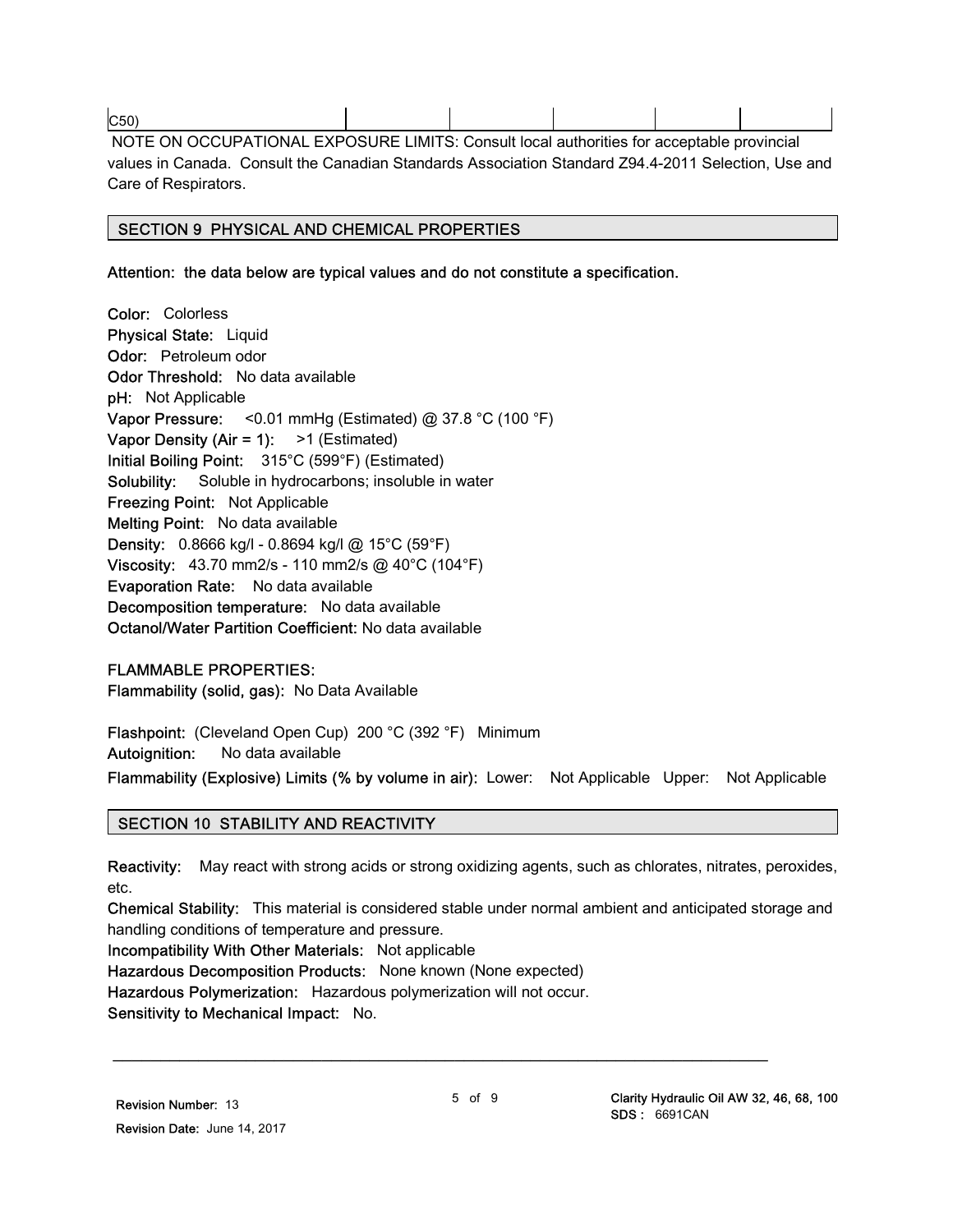## SECTION 11 TOXICOLOGICAL INFORMATION

#### Information on toxicological effects

Serious Eye Damage/Irritation: The eye irritation hazard is based on evaluation of data for product components.

Skin Corrosion/Irritation: The skin irritation hazard is based on evaluation of data for product components.

Skin Sensitization: The skin sensitization hazard is based on evaluation of data for product components.

Acute Dermal Toxicity: The acute dermal toxicity hazard is based on evaluation of data for product components.

Acute Oral Toxicity: The acute oral toxicity hazard is based on evaluation of data for product components.

Acute Inhalation Toxicity: The acute inhalation toxicity hazard is based on evaluation of data for product components.For additional information on the acute toxicity of the components, call the technical information center.

Acute Toxicity Estimate: Not Determined

Germ Cell Mutagenicity: The hazard evaluation is based on data for components or a similar material.

Carcinogenicity: The hazard evaluation is based on data for components or a similar material.

Reproductive Toxicity: The hazard evaluation is based on data for components or a similar material.

Specific Target Organ Toxicity - Single Exposure: The hazard evaluation is based on data for components or a similar material.

Specific Target Organ Toxicity - Repeated Exposure: The hazard evaluation is based on data for components or a similar material.

## ADDITIONAL TOXICOLOGY INFORMATION:

 This product contains petroleum base oils which may be refined by various processes including severe solvent extraction, severe hydrocracking, or severe hydrotreating. None of the oils requires a cancer warning under the OSHA Hazard Communication Standard (29 CFR 1910.1200). These oils have not been listed in the National Toxicology Program (NTP) Annual Report nor have they been classified by the International Agency for Research on Cancer (IARC) as; carcinogenic to humans (Group 1), probably carcinogenic to humans (Group 2A), or possibly carcinogenic to humans (Group 2B).

 These oils have not been classified by the American Conference of Governmental Industrial Hygienists (ACGIH) as: confirmed human carcinogen (A1), suspected human carcinogen (A2), or confirmed animal carcinogen with unknown relevance to humans (A3).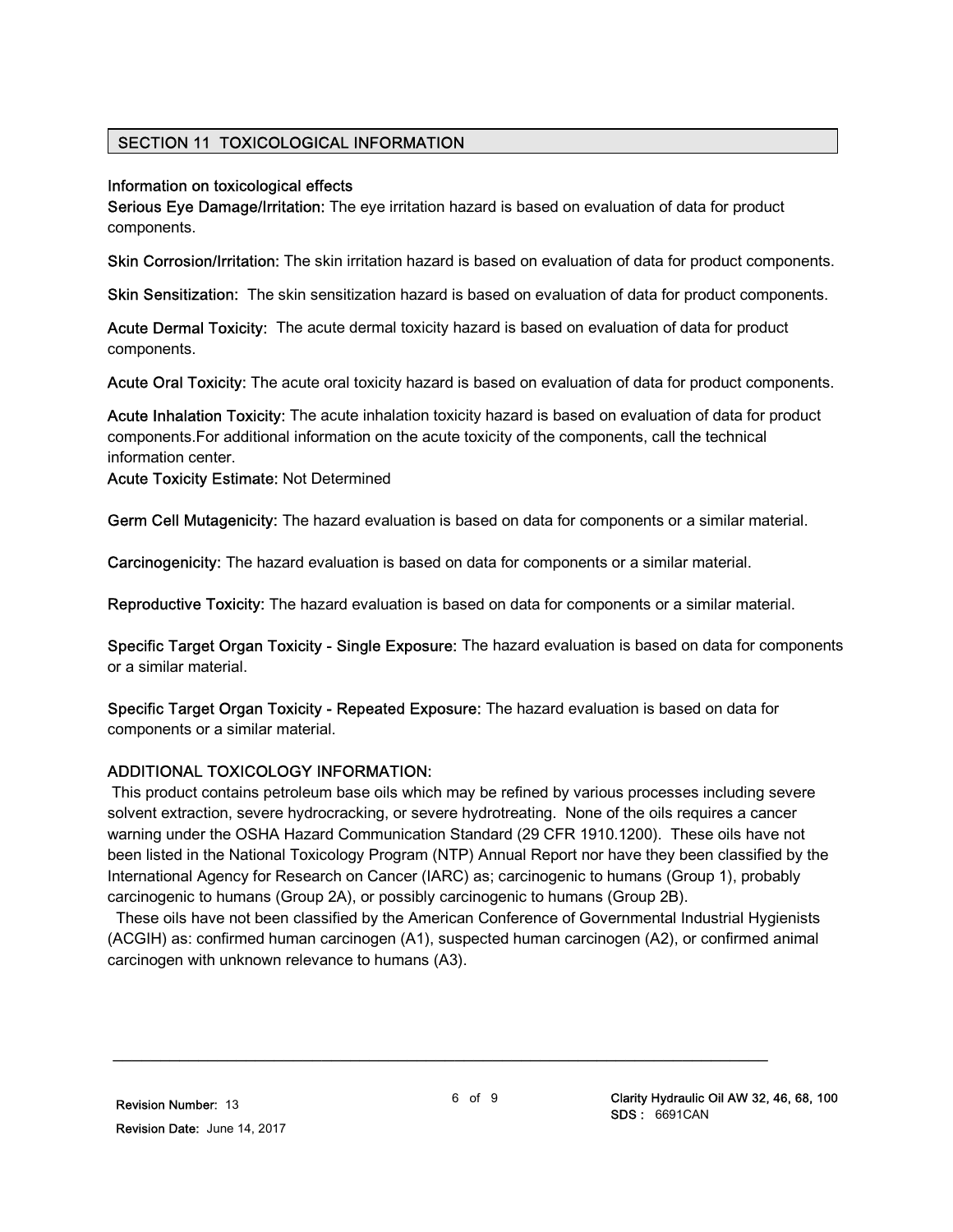## SECTION 12 ECOLOGICAL INFORMATION

## **ECOTOXICITY**

This material is not expected to be harmful to aquatic organisms.

The product has not been tested. The statement has been derived from the properties of the individual components.

## **MOBILITY**

No data available.

## PERSISTENCE AND DEGRADABILITY

This material is not expected to be readily biodegradable. The biodegradability of this material is based on an evaluation of data for the components or a similar material.

The product has not been tested. The statement has been derived from the properties of the individual components.

## POTENTIAL TO BIOACCUMULATE

Bioconcentration Factor: No data available. Octanol/Water Partition Coefficient: No data available

## SECTION 13 DISPOSAL CONSIDERATIONS

Use material for its intended purpose or recycle if possible. Oil collection services are available for used oil recycling or disposal. Place contaminated materials in containers and dispose of in a manner consistent with applicable regulations. Contact your sales representative or local environmental or health authorities for approved disposal or recycling methods. (See B.C. Reg. GY/92 Waste Management Act; R.R.O. 1990, Reg. 347 General-Waste Management; C.C.SM.c. W40 The Waste Reduction and Prevention Act; N.S. Reg. 51/95 and N.S. Reg. 179/96 for examples of Provincial legislation.)

## SECTION 14 TRANSPORT INFORMATION

The description shown may not apply to all shipping situations. Consult 49CFR, or appropriate Dangerous Goods Regulations, for additional description requirements (e.g., technical name) and mode-specific or quantity-specific shipping requirements.

TC Shipping Description: NOT REGULATED AS DANGEROUS GOODS FOR TRANSPORT UNDER TRANSPORT CANADA (TDG)

IMO/IMDG Shipping Description: NOT REGULATED AS DANGEROUS GOODS FOR TRANSPORT UNDER THE IMDG CODE

ICAO/IATA Shipping Description: NOT REGULATED AS DANGEROUS GOODS FOR TRANSPORT UNDER ICAO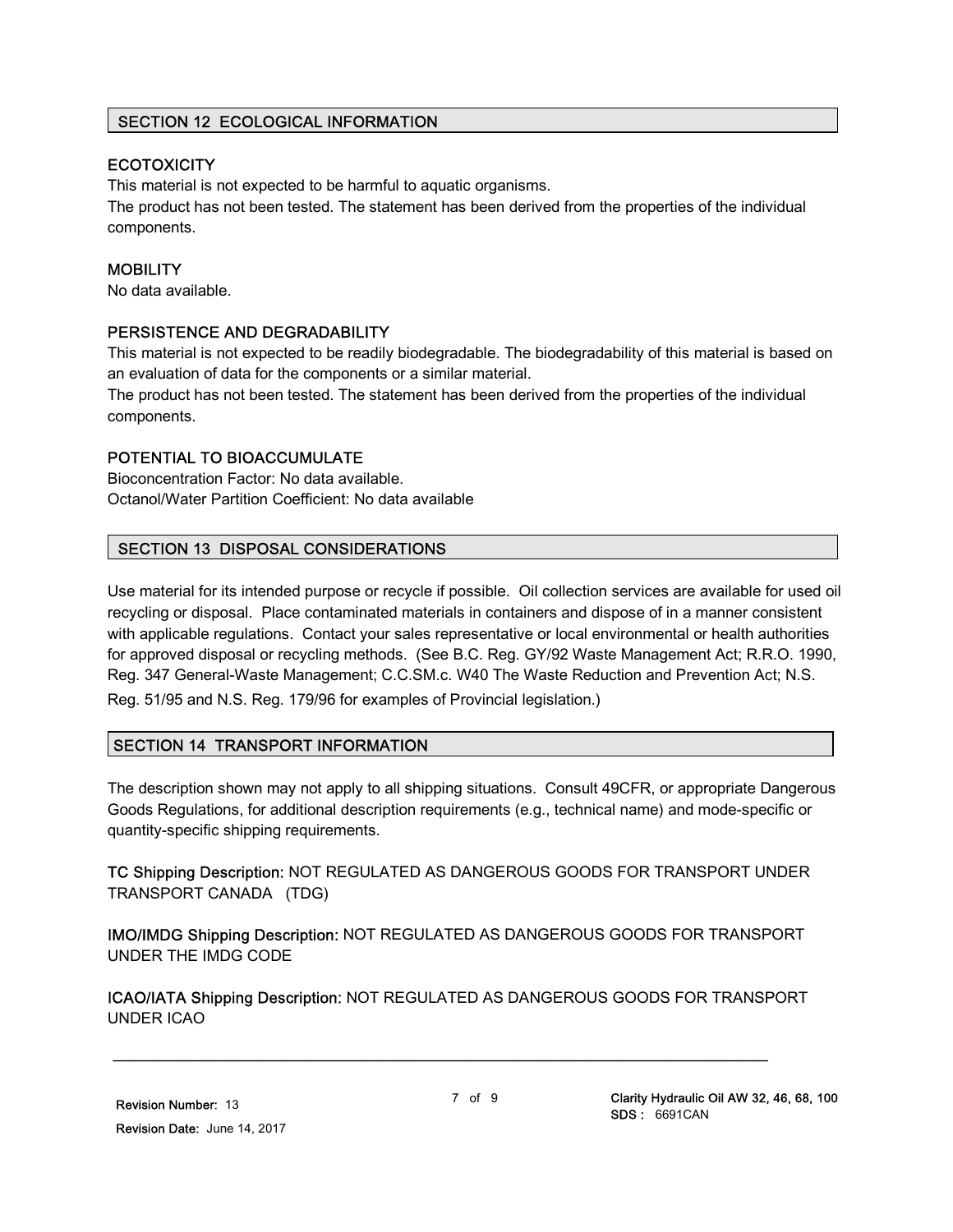#### DOT Shipping Description: NOT REGULATED AS A HAZARDOUS MATERIAL UNDER 49 CFR

#### SECTION 15 REGULATORY INFORMATION

#### REGULATORY LISTS SEARCHED:

 01-1=IARC Group 1 01-2A=IARC Group 2A 01-2B=IARC Group 2B

No components of this material were found on the regulatory lists above.

#### CHEMICAL INVENTORIES:

All components comply with the following chemical inventory requirements: AICS (Australia), DSL (Canada), EINECS (European Union), IECSC (China), KECI (Korea), PICCS (Philippines), TCSI (Taiwan), TSCA (United States).

One or more components does not comply with the following chemical inventory requirements: ENCS (Japan).

#### SECTION 16 OTHER INFORMATION

REVISION STATEMENT: SECTION 01 - Product Code(s) information was modified. SECTION 03 - Composition information was modified. SECTION 04 - Immediate Health Effects - Skin information was modified.

#### Revision Date: June 14, 2017

#### ABBREVIATIONS THAT MAY HAVE BEEN USED IN THIS DOCUMENT:

| <b>TLV</b><br><b>Threshold Limit Value</b>                                      | TWA<br>Time Weighted Average<br>$\blacksquare$                                           |
|---------------------------------------------------------------------------------|------------------------------------------------------------------------------------------|
| STEL -<br>Short-term Exposure Limit                                             | Permissible Exposure Limit<br>PEL.<br>$\overline{\phantom{a}}$                           |
| <b>Globally Harmonized System</b><br>GHS -                                      | <b>CAS</b><br><b>Chemical Abstract Service Number</b>                                    |
| - American Conference of Governmental<br>ACGIH                                  | <b>IMO/IMDG</b><br>International Maritime Dangerous Goods<br>$\overline{\phantom{a}}$    |
| Industrial Hygienists                                                           | Code                                                                                     |
| - American Petroleum Institute<br>API.                                          | <b>SDS</b><br>Safety Data Sheet                                                          |
| WHMIS<br>Workplace Hazardous Materials<br>$\sim 100$                            | <b>NFPA</b><br>National Fire Protection Association (USA)<br>$\sim$                      |
| Information System                                                              |                                                                                          |
| DOT.<br>Department of Transportation (USA)                                      | NTP<br>National Toxicology Program (USA)<br>$\sim$                                       |
| <b>IARC</b><br>International Agency for Research on<br>$\overline{\phantom{a}}$ | <b>OSHA</b><br>Occupational Safety and Health Administration<br>$\overline{\phantom{0}}$ |
| Cancer                                                                          |                                                                                          |
| NCEL<br>New Chemical Exposure Limit                                             | EPA -<br><b>Environmental Protection Agency</b>                                          |